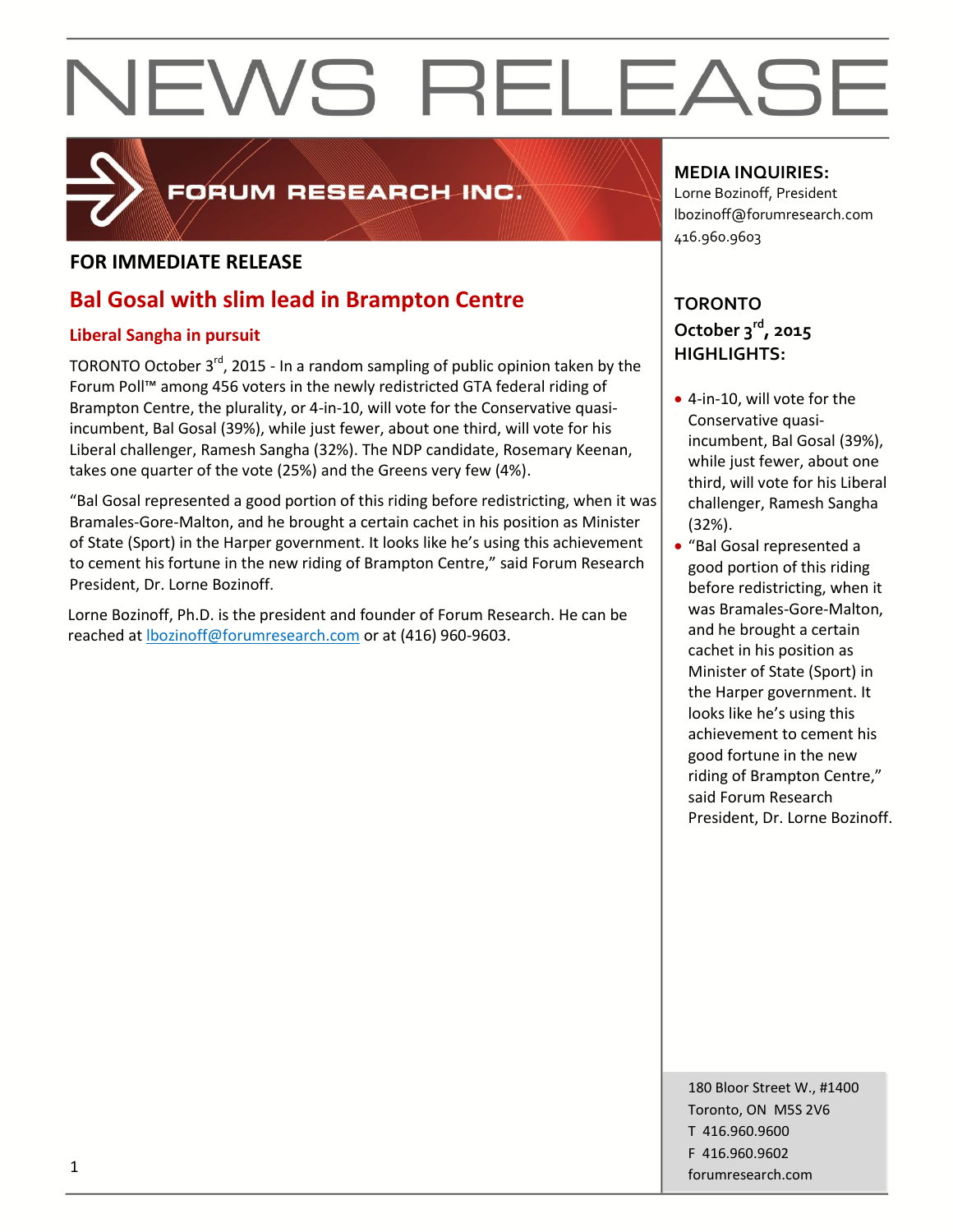## **Methodology**

The Forum Poll™ was conducted by Forum Research with the results based on an interactive voice response telephone survey of 456 randomly selected voters in Toronto, Ontario. The poll was conducted between October  $1^{st}$  and October  $2^{nd}$ , 2015**.**

FORUM RESEARCH INC.

Results based on the total sample are considered accurate +/- 5%, 19 times out of 20. Subsample results will be less accurate. Margins of error for subsample (such as age, gender) results are available at [www.forumresearch.com/samplestim.asp](http://www.forumresearch.com/samplestim.asp)

Where appropriate, the data has been statistically weighted by age, region, and other variables to ensure that the sample reflects the actual population according to the latest Census data.

This research is not necessarily predictive of future outcomes, but rather, captures opinion at one point in time. Each party's success at the ballot box will depend on their success at getting out the vote. Forum Research conducted this poll as a public service and to demonstrate our survey research capabilities. Forum houses its poll results in the Data Library of the Department of Political Science at the University of Toronto.

With offices across Canada and around the world, 100% Canadian-owned Forum Research is one of the country's leading survey research firms. This Forum Poll™and other polls may be found at Forum's poll archive at [www.forumresearch.com/polls.asp](http://www.forumresearch.com/polls.asp)

#### **MEDIA INQUIRIES:**

Lorne Bozinoff, President lbozinoff@forumresearch.com 416.960.9603

**TORONTO October 3rd, 2015**

180 Bloor Street W., #1400 Toronto, ON M5S 2V6 T 416.960.9600 F 416.960.9602 example to the contract of the contract of the contract of the contract of the contract of the contract of the contract of the contract of the contract of the contract of the contract of the contract of the contract of the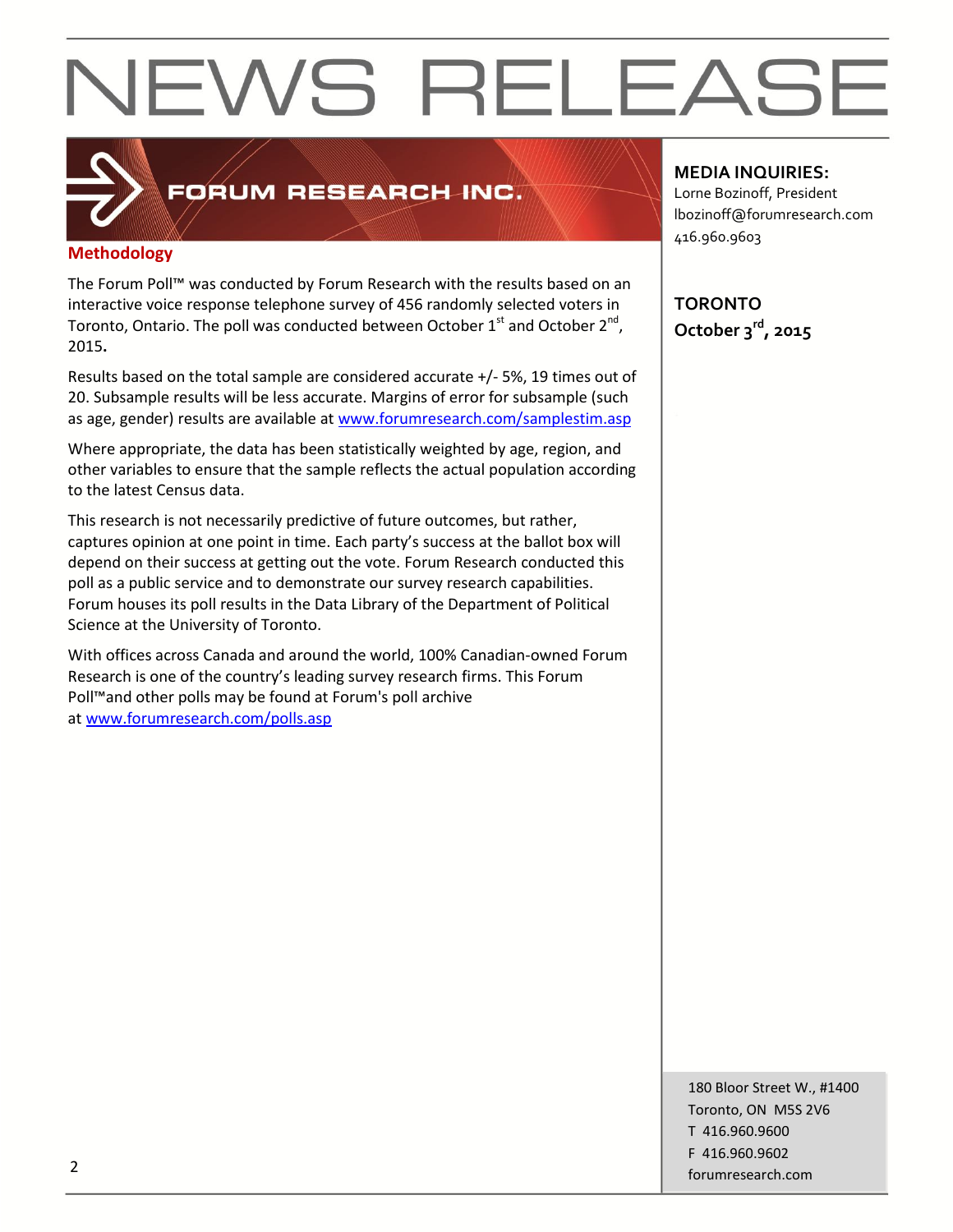### *Federal Vote Preference*

*'A federal election has been called for Monday, October 19. Which party´s candidate are you most likely to vote for in this election in your riding of Brampton Centre?'+ 'Even though you may not have made up your mind, which party´s candidate are you leaning towards at this time?'*

FORUM RESEARCH INC.

### *[Decided/Leaning]*

#### *Age / Gender*

| %                              | <b>Total</b>   | 18-34    | 35-44    | 45-54    | 55-64    | $65+$          | <b>Male</b> | <b>Female</b> |
|--------------------------------|----------------|----------|----------|----------|----------|----------------|-------------|---------------|
| Sample                         | 420            | 28       | 30       | 62       | 101      | 199            | 189         | 231           |
| <b>Bal Gosal, Conservative</b> | 39             | 20       | 52       | 36       | 42       | 49             | 33          | 44            |
| Ramesh Sangha, Liberal         | 32             | 34       | 23       | 35       | 38       | 28             | 33          | 31            |
| Rosemary Keenean, NDP          | 25             | 41       | 19       | 27       | 16       | 21             | 31          | 20            |
| Saul Bottcher, Green           | $\overline{4}$ | 5        | 6        |          | 3        | $\overline{2}$ | 3           | 5             |
| Another party                  | 0              | $\Omega$ | $\Omega$ | $\Omega$ | $\Omega$ | $\Omega$       | 0           | 0             |

#### *Income*

| ℅                                        | <b>Total</b>   | <\$20K       | $$20-$<br><b>\$40K</b> | \$40-<br>\$60K | $$60-$<br><b>\$80K</b> | \$80-<br>\$100K | \$100-<br><b>\$250K</b> |
|------------------------------------------|----------------|--------------|------------------------|----------------|------------------------|-----------------|-------------------------|
| Sample                                   | 420            | 46           | 58                     | 75             | 63                     | 39              | 47                      |
| <b>Bal Gosal,</b><br><b>Conservative</b> | 39             | 21           | 41                     | 44             | 44                     | 29              | 30                      |
| Ramesh Sangha,<br>Liberal                | 32             | 29           | 28                     | 40             | 29                     | 38              | 41                      |
| Rosemary Keenean,<br><b>NDP</b>          | 25             | 48           | 25                     | 15             | 24                     | 26              | 23                      |
| Saul Bottcher, Green                     | $\overline{4}$ | $\mathbf{1}$ | 5                      | $\mathbf{1}$   | 3                      | 7               | 6                       |
| <b>Another party</b>                     | $\Omega$       | $\mathbf{1}$ | $\Omega$               | $\Omega$       | $\Omega$               | $\Omega$        | $\mathbf 0$             |

#### *Past Federal Vote*

| %                                        | <b>Total</b> | <b>Conservative</b> | <b>Liberal</b> | <b>New</b><br><b>Democratic</b> | <b>Green</b> | <b>Bloc</b><br><b>Quebecois</b> | <b>Other</b><br><b>Parties</b> |
|------------------------------------------|--------------|---------------------|----------------|---------------------------------|--------------|---------------------------------|--------------------------------|
| Sample                                   | 420          | 195                 | 111            | 53                              | 13           | 5                               | 12                             |
| <b>Bal Gosal,</b><br><b>Conservative</b> | 39           | 76                  | $\overline{2}$ | 10                              | 33           | 66                              | 12                             |
| Ramesh<br>Sangha, Liberal                | 32           | 11                  | 71             | 24                              | 34           | 11                              | 29                             |
| Rosemary<br>Keenean, NDP                 | 25           | 9                   | 26             | 64                              | $\Omega$     | 22                              | 57                             |
| Saul Bottcher,<br>Green                  | 4            | 3                   | $\mathbf{1}$   | $\mathbf{1}$                    | 33           | $\Omega$                        | $\mathcal{P}$                  |
| <b>Another party</b>                     | $\Omega$     | 0                   | 0              | 0                               | $\Omega$     | $\Omega$                        | $\Omega$                       |

**MEDIA INQUIRIES:**

Lorne Bozinoff, President lbozinoff@forumresearch.com 416.960.9603

### **TORONTO October 3rd, 2015**

180 Bloor Street W., #1400 Toronto, ON M5S 2V6 T 416.960.9600 F 416.960.9602 forumresearch.com and the set of the set of the set of the set of the set of the set of the set of the set of the set of the set of the set of the set of the set of the set of the set of the set of the set of the set of th